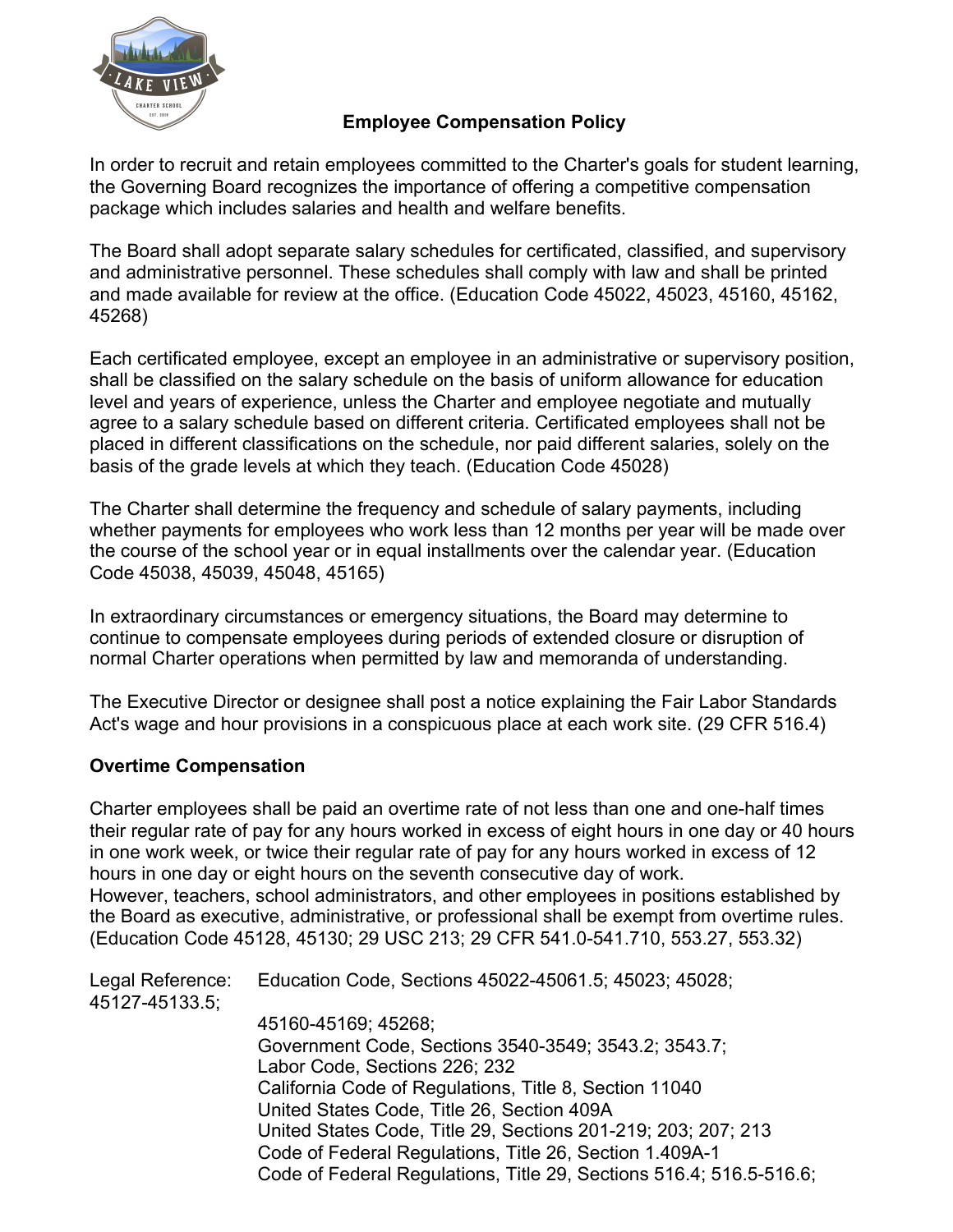

541.0- 541.710; 553.1-553.51 Court Decisions: Flores v. City of San Gabriel, 9th Cir., June 2, 2016, No. 14-56421

Policy Adopted: February 24, 2021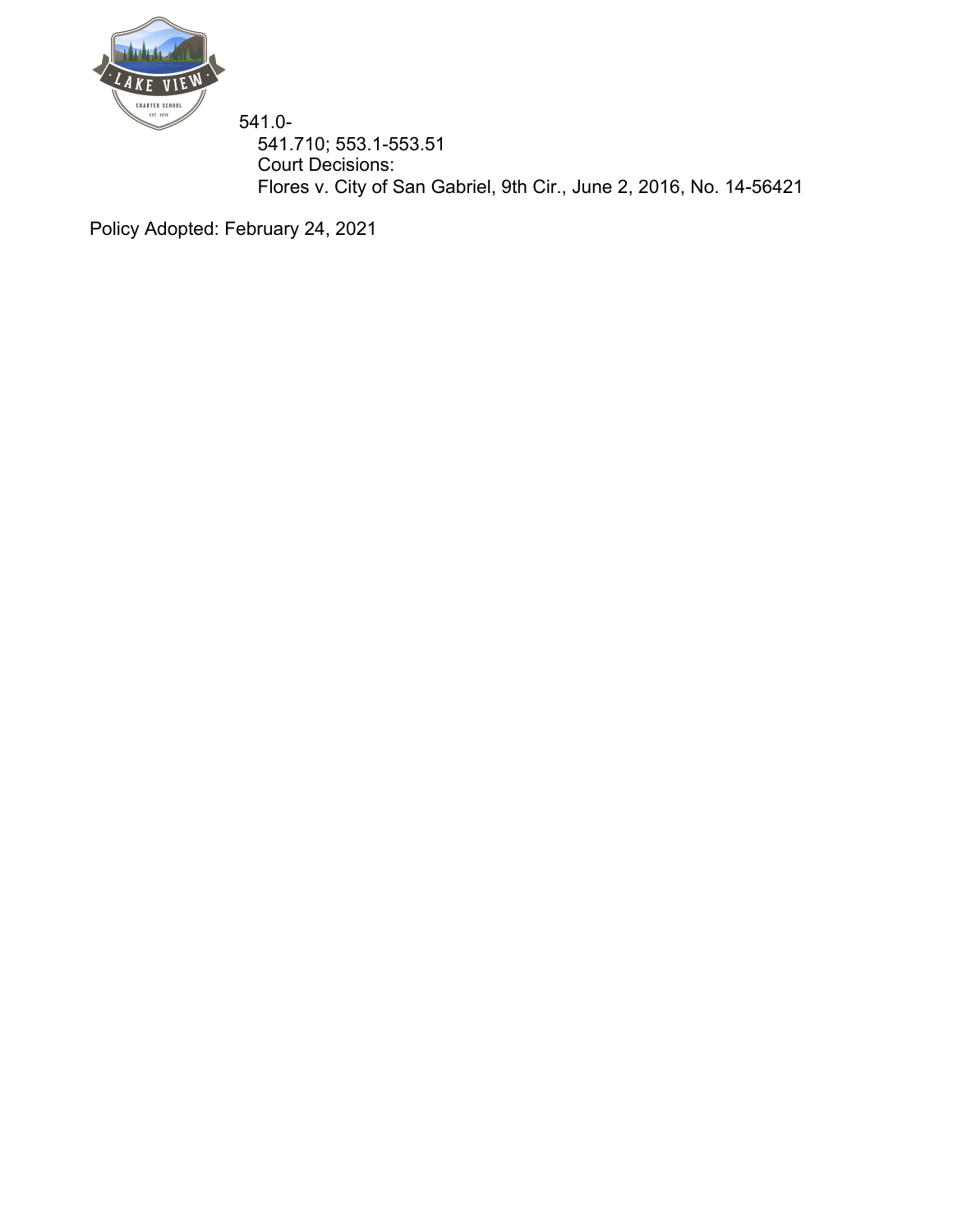# 2021-2022 Salary Schedules

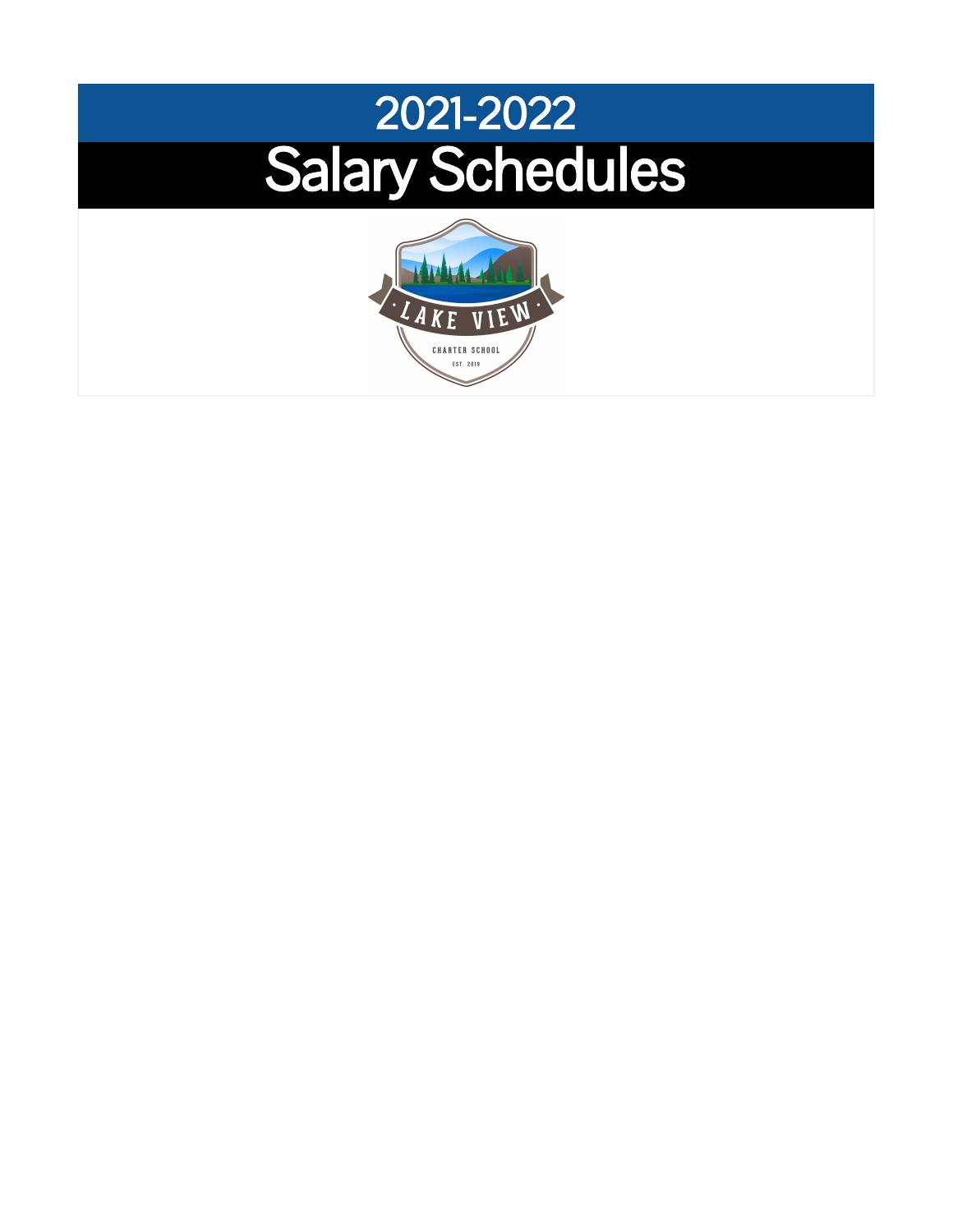#### Lake View Charter School Homeschool Teacher Salary Schedule Schedule A- 190 Days Pay Scale Level\*

|                | <b>CLASS A</b>                          | <b>CLASS B</b> | <b>CLASS C</b>         | <b>CLASS D</b>         | <b>CLASS E</b>         | <b>CLASS F</b>         |
|----------------|-----------------------------------------|----------------|------------------------|------------------------|------------------------|------------------------|
|                | <b>BA</b> Degree<br>Intern Credential** | BA + 30 Units  | BA + 45 Semester Units | BA + 60 Semester Units | BA + 75 Semester Units | BA + 90 Semester Units |
| <b>Steps</b>   | <b>Annual</b>                           | <b>Annual</b>  | <b>Annual</b>          | <b>Annual</b>          | <b>Annual</b>          | <b>Annual</b>          |
|                | \$58,240                                | \$58,240       | \$58,500               | \$58,740               | \$59,000               | \$59,240               |
| $\overline{2}$ | \$58,240                                | \$58,240       | \$58,500               | \$58,740               | \$59,000               | \$59,240               |
| 3              |                                         | \$58,240       | \$58,520               | \$58,760               | \$59,240               | \$60,721               |
| 4              |                                         | \$58,260       | \$58,520               | \$58,460               | \$59,240               | \$62,239               |
| 5              |                                         | \$58,260       | \$58,540               | \$58,780               | \$60,721               | \$63,795               |
| 6              |                                         | \$58,260       | \$58,540               | \$58,780               | \$62,239               | \$65,390               |
| $\overline{7}$ |                                         | \$58,280       | \$58,560               | \$60,250               | \$63,795               | \$67,025               |
| 8              |                                         | \$58,280       | \$59,878               | \$61,756               | \$65,390               | \$68,700               |
| 9              |                                         | \$58,280       | \$59,878               | \$63,300               | \$67,025               | \$70,418               |
| 10             |                                         | \$59,737       | \$61,375               | \$64,882               | \$68,700               | \$72,178               |
| 11             |                                         | \$59,737       | \$62,756               | \$66,504               | \$70,418               | \$73,983               |
| 12             |                                         | \$61,230       | \$64,168               | \$68,167               | \$72,178               | \$75,832               |
| 13             |                                         | \$61,230       | \$65,612               | \$69,871               | \$73,983               | \$77,728               |
| 14             |                                         | \$62,761       | \$67,088               | \$71,618               | \$75,832               | \$79,671               |
| 15             |                                         | \$62,761       | \$68,597               | \$73,408               | \$77,728               | \$81,663               |
| 16             |                                         |                |                        | \$75,243               | \$79,671               | \$83,500               |
| 17             |                                         |                |                        |                        | \$81,663               | \$85,379               |
| 18             |                                         |                |                        |                        |                        | \$87,300               |
| 19             |                                         |                |                        |                        |                        | \$89,264               |
| 20             |                                         |                |                        |                        |                        | \$91,273               |

| <b>Educational Stipends</b>                           |         |  |  |  |  |  |  |  |
|-------------------------------------------------------|---------|--|--|--|--|--|--|--|
| Masters Degree                                        | \$500   |  |  |  |  |  |  |  |
| National Board Certification (documentation required) | \$2,500 |  |  |  |  |  |  |  |
| Doctorate Degree (conferred, transcripts required)    | \$5,000 |  |  |  |  |  |  |  |
|                                                       |         |  |  |  |  |  |  |  |

*Only one educational stipend will be paid per employee. The higher of the qualified stipends will be paid. All educational stipends require proof*

Full time HSTs must hold a minimum of 28 students (unless specifiied differently in the job decription) and with approval of their Charter Leader can support additional students at a \$100 stipend<br>per student per month up t

\*Annual salary is based on 190 work days. The 190 work days is a minimum number of work days, and team members may need to work additional days beyond the work calendar \*\* Staff holding alternative certification (intern or emergency) are restricted to Class A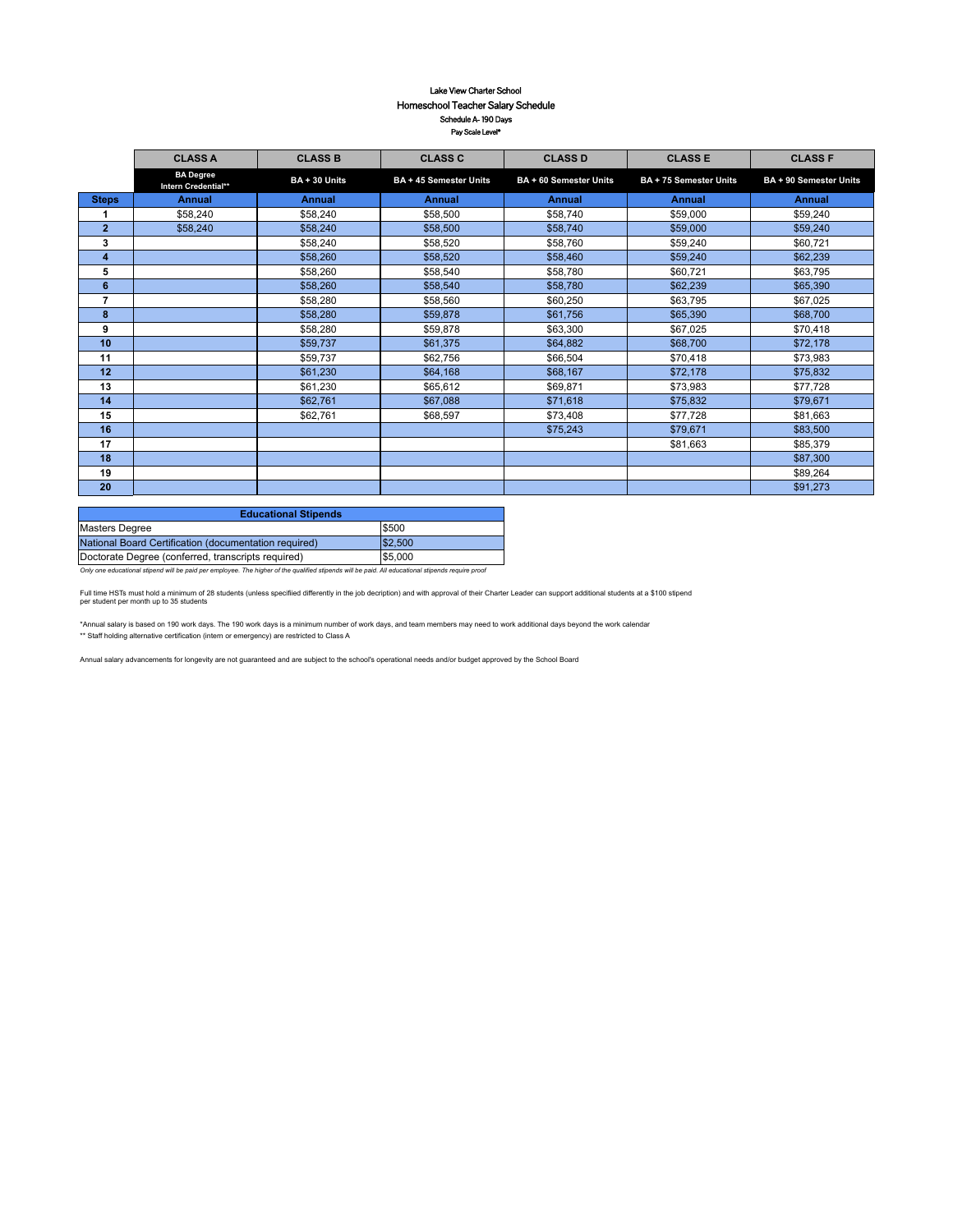Lake View Charter School

#### Specialized Teacher Salary Schedule

High School Teacher, Virtual Teacher, Education Specialist, Speech Pathologist, Nurse, Occupational Therapist

Schedule B- 190 Days Pay Scale Level\*

|                | <b>CLASS A</b>                           | <b>CLASS B</b> | <b>CLASS C</b>         | <b>CLASS D</b>         | <b>CLASS E</b>         | <b>CLASS F</b>         |
|----------------|------------------------------------------|----------------|------------------------|------------------------|------------------------|------------------------|
|                | <b>BA</b> Degree<br>Intern Credential ** | BA + 30 Units  | BA + 45 Semester Units | BA + 60 Semester Units | BA + 75 Semester Units | BA + 90 Semester Units |
| <b>Steps</b>   | <b>Annual</b>                            | <b>Annual</b>  | <b>Annual</b>          | <b>Annual</b>          | <b>Annual</b>          | <b>Annual</b>          |
|                | \$58,240                                 | \$59,950       | \$60,240               | \$60,500               | \$60,740               | \$61,000               |
| $\overline{2}$ | \$58,240                                 | \$59,950       | \$60,240               | \$60,500               | \$60,740               | \$61,000               |
| 3              |                                          | \$59,950       | \$60,260               | \$60,520               | \$60,760               | \$62,525               |
| 4              |                                          | \$59,970       | \$60,260               | \$60,520               | \$62,279               | \$64,088               |
| 5              |                                          | \$59,970       | \$60,280               | \$60,540               | \$63,836               | \$65,690               |
| 6              |                                          | \$59,970       | \$60,280               | \$62,054               | \$65,432               | \$67,333               |
| 7              |                                          | \$59,990       | \$61,787               | \$63,605               | \$67,068               | \$69,016               |
| 8              |                                          | \$59,990       | \$63,332               | \$65,195               | \$68,744               | \$70,741               |
| 9              |                                          | \$59,990       | \$64,915               | \$66,825               | \$70,463               | \$72,510               |
| 10             |                                          | \$61,490       | \$66,538               | \$68,495               | \$72,225               | \$74,323               |
| 11             |                                          | \$63.027       | \$68,201               | \$70,208               | \$74,030               | \$76,181               |
| 12             |                                          | \$64,603       | \$69,906               | \$71,963               | \$75,881               | \$78,085               |
| 13             |                                          | \$66,218       | \$71,654               | \$73,762               | \$77,778               | \$80,037               |
| 14             |                                          | \$67,873       | \$73,445               | \$75,606               | \$79,722               | \$82,038               |
| 15             |                                          | \$69,570       | \$75,281               | \$77,496               | \$81,715               | \$84,089               |
| 16             |                                          |                |                        | \$79,434               | \$83,758               | \$85,981               |
| 17             |                                          |                |                        |                        | \$85,852               | \$87,916               |
| 18             |                                          |                |                        |                        |                        | \$89,894               |
| 19             |                                          |                |                        |                        |                        | \$91,916               |
| 20             |                                          |                |                        |                        |                        | \$93,985               |

| <b>Contract Stipends</b>                             |         |  |  |  |  |  |  |  |  |
|------------------------------------------------------|---------|--|--|--|--|--|--|--|--|
| All Education Specialist (Teacher) contracts         | \$1,000 |  |  |  |  |  |  |  |  |
| Occupational Therapist (with credential)***          | \$3,000 |  |  |  |  |  |  |  |  |
| Nurse (with Credential)***                           | \$4,000 |  |  |  |  |  |  |  |  |
| Speech and Language Pathologist (with Credential)*** | \$5,000 |  |  |  |  |  |  |  |  |

| <b>Educational Stipends</b>                           |         |  |  |  |  |  |  |  |  |
|-------------------------------------------------------|---------|--|--|--|--|--|--|--|--|
| National Board Certification (documentation required) | \$2,500 |  |  |  |  |  |  |  |  |
| Doctorate Degree (conferred, transcripts required)    | \$5,000 |  |  |  |  |  |  |  |  |
| Masters Degree                                        | \$500   |  |  |  |  |  |  |  |  |

Masters Degree \$500 *Only one educational stipend will be paid per employee. The higher of the qualified stipends will be paid. All educational stipends require proof*

"Annual salary is based on 190 work days. The 190 work days is a minimum number of work days, and team members may need to work additional days beyond the work calendar<br>\*\* Staff holding alternative certification (intern o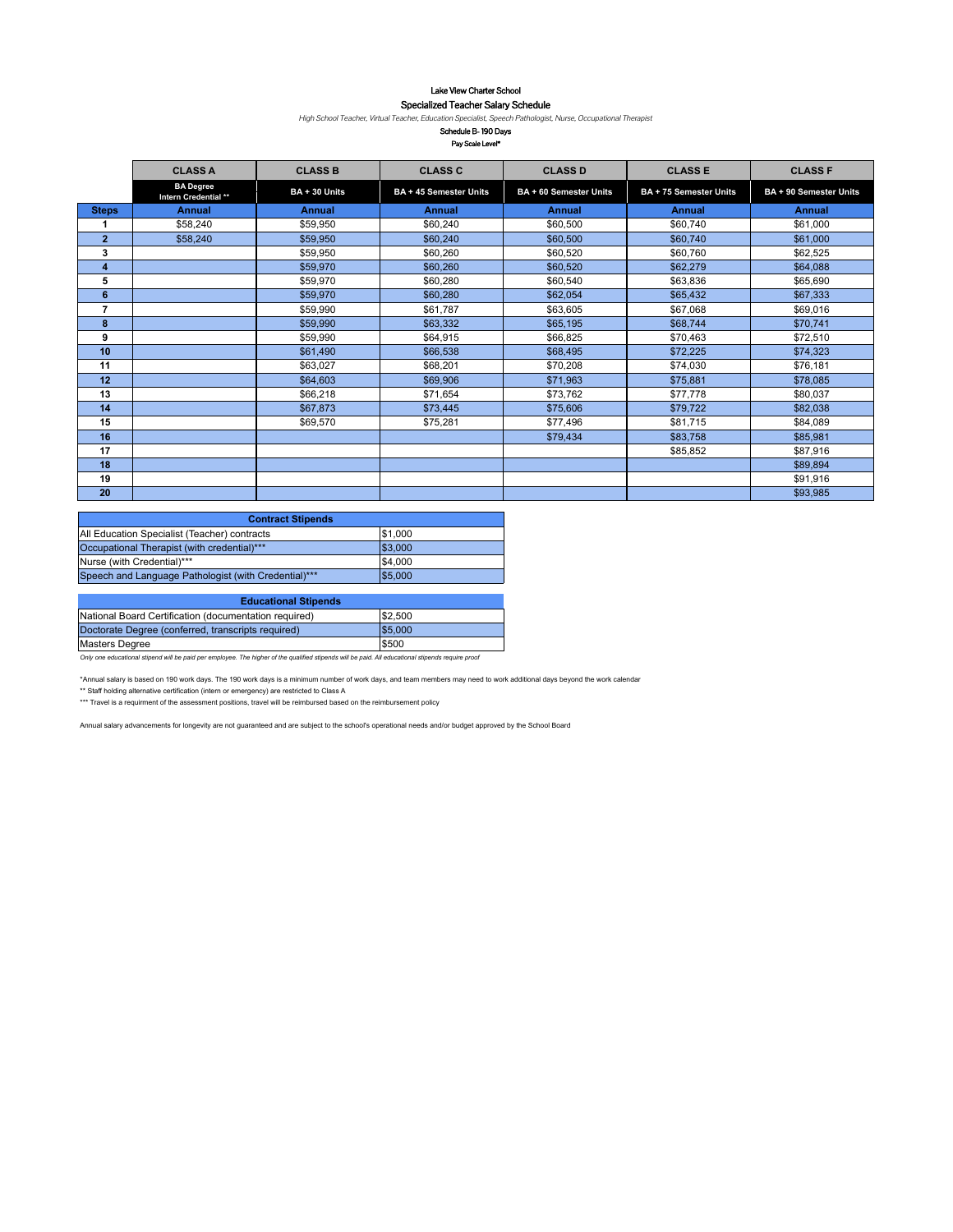# Lake View Charter School Leadership Salary Schedule Schedule C Pay Scale Level\*

|              | <b>Educational Services</b><br>Coordinator | Coordinator I*** | <b>Coordinator II***</b> | <b>High School Counselor</b> | <b>School Counselor/ SST</b><br>Coordinator |  |
|--------------|--------------------------------------------|------------------|--------------------------|------------------------------|---------------------------------------------|--|
|              | 215 Days**                                 | 207 Days**       | 200 Days**               | 207 Days**                   | 195 Days**                                  |  |
| <b>Steps</b> | <b>Annual</b>                              | <b>Annual</b>    | <b>Annual</b>            | <b>Annual</b>                | <b>Annual</b>                               |  |
|              | \$91,000                                   | \$81,000         | \$78,000                 | \$70,000                     | \$63,000                                    |  |
| $\mathbf{2}$ | \$93,000                                   | \$83,000         | \$80,000                 | \$72,000                     | \$65,000                                    |  |
| 3            | \$95,000                                   | \$85,000         | \$82,000                 | \$74,000                     | \$67,000                                    |  |
| 4            | \$97,000                                   | \$87,000         | \$84,000                 | \$76,000                     | \$69,000                                    |  |
| 5            | \$99,000                                   | \$89,000         | \$86,000                 | \$78,000                     | \$71,000                                    |  |
| 6            | \$101,000                                  | \$91,000         | \$88,000                 | \$80,000                     | \$73,000                                    |  |
|              | \$103,000                                  | \$93,000         | \$90,000                 | \$82,000                     | \$75,000                                    |  |
| 8            | \$105,000                                  | \$95,000         | \$92,000                 | \$84,000                     | \$77,000                                    |  |
| 9            | \$107,000                                  | \$97,000         | \$94,000                 | \$86,000                     | \$79,000                                    |  |
| 10           | \$109,000                                  | \$99,000         | \$96,000                 | \$88,000                     | \$81,000                                    |  |
| 11           | \$111,000                                  | \$101,000        | \$98,000                 | \$90,000                     | \$83,000                                    |  |
| 12           | \$113,000                                  | \$103,000        | \$100,000                | \$92,000                     | \$85,000                                    |  |
| 13           | \$115,000                                  | \$105,000        | \$102,000                | \$94,000                     | \$87,000                                    |  |
| 14           | \$117,000                                  | \$107,000        | \$104,000                | \$96,000                     | \$89,000                                    |  |
| 15           | \$119,000                                  | \$109,000        | \$106,000                | \$98,000                     | \$91,000                                    |  |

| <b>Educational Stipends</b>                                                                                                                       |               |  |  |  |  |  |  |  |
|---------------------------------------------------------------------------------------------------------------------------------------------------|---------------|--|--|--|--|--|--|--|
| Masters Degree                                                                                                                                    | \$500         |  |  |  |  |  |  |  |
| Doctorate Degree (conferred, transcripts required)                                                                                                | <b>S5.000</b> |  |  |  |  |  |  |  |
| Only one educational stipend will be paid per employee. The higher of the qualified stipends will be paid. All educational stipends require proof |               |  |  |  |  |  |  |  |

\*Travel is a requirment of the School Psychologist position, travel will be reimbursed based on the reimbursement policy<br>\*\*Annal salary is based on the minimum number of work down to allow the base to be based to make of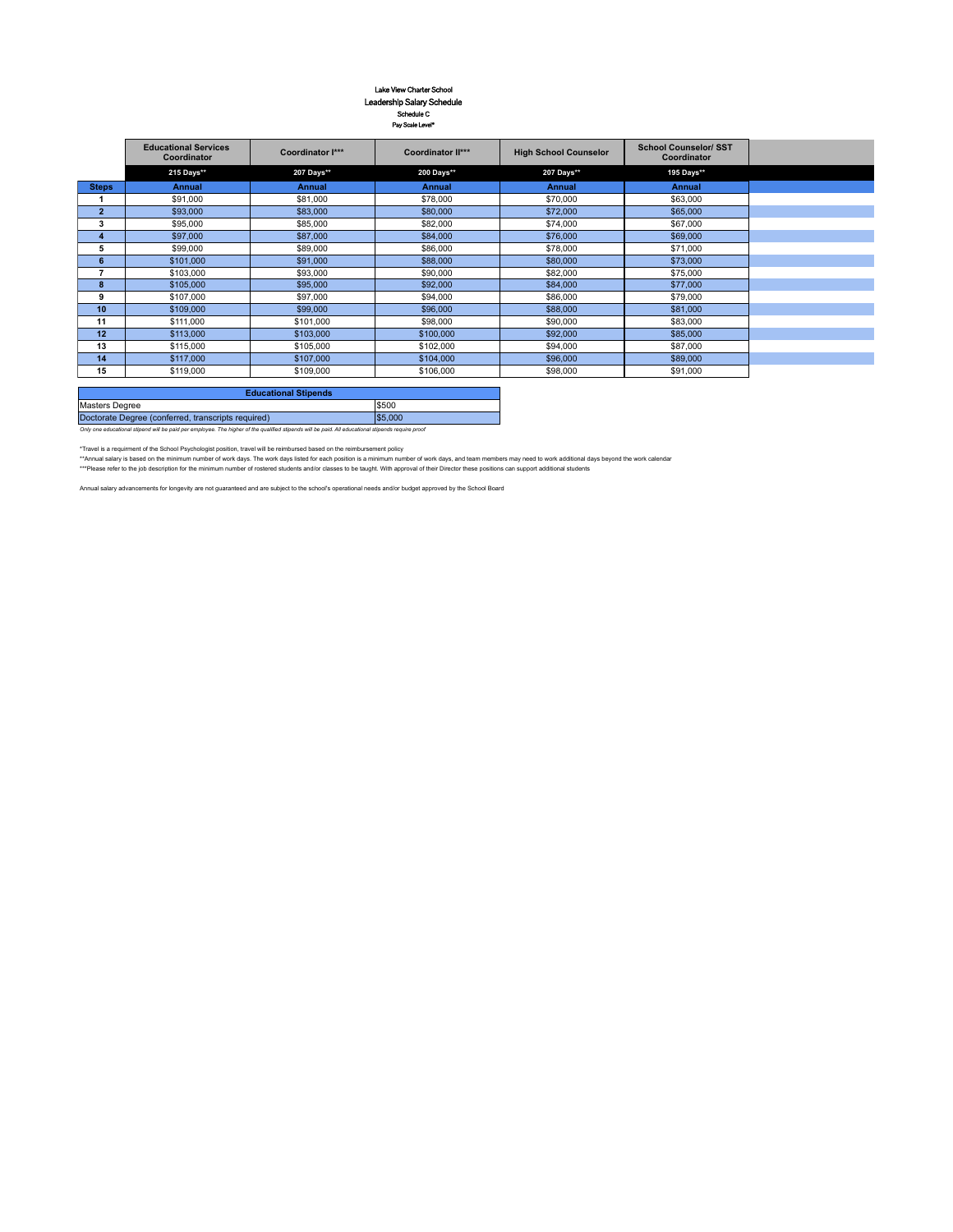#### Lake View Charter School Administrator Salary Schedule Schedule D Pay Scale Level\*

|                | Director I    | Director II   | <b>Assistant Director**</b> | <b>Program Administrator**</b> |  |
|----------------|---------------|---------------|-----------------------------|--------------------------------|--|
|                | 215 Days*     | 215 Days*     | 215 Days*                   | 215 Days*                      |  |
| <b>Steps</b>   | <b>Annual</b> | <b>Annual</b> | <b>Annual</b>               | <b>Annual</b>                  |  |
| 1              | \$145,000     | \$125,000     | \$110,000                   | \$110,000                      |  |
| $\overline{2}$ | \$147,000     | \$127,000     | \$112,000                   | \$112,000                      |  |
| 3              | \$149,000     | \$129,000     | \$114,000                   | \$114,000                      |  |
| 4              | \$151,000     | \$131,000     | \$116,000                   | \$116,000                      |  |
| 5              | \$153,000     | \$133,000     | \$118,000                   | \$118,000                      |  |
| 6              | \$155,000     | \$135,000     | \$120,000                   | \$120,000                      |  |
| 7              | \$157,000     | \$137,000     | \$122,000                   | \$122,000                      |  |
| 8              | \$159,000     | \$139,000     | \$124,000                   | \$124,000                      |  |
| 9              | \$161,000     | \$141,000     | \$126,000                   | \$126,000                      |  |
| 10             | \$163,000     | \$143,000     | \$128,000                   | \$128,000                      |  |
| 11             | \$165,000     | \$145,000     | \$130,000                   | \$130,000                      |  |
| 12             | \$165,000     | \$145,000     | \$130,000                   | \$130,000                      |  |
| 13             | \$165,500     | \$145,500     | \$130,500                   | \$130,500                      |  |
| 14             | \$165,500     | \$145,500     | \$130,500                   | \$130,500                      |  |
| 15             | \$166,000     | \$146,000     | \$131,000                   | \$131,000                      |  |

| <b>Contract Stipends</b> |         |  |  |  |  |  |
|--------------------------|---------|--|--|--|--|--|
| <b>CBO</b> Certificate   | \$2,500 |  |  |  |  |  |

*Approved by Executive Director for specific positions that supports CBO duties* 

| <b>Educational Stipends</b>                        |         |  |  |  |  |  |  |
|----------------------------------------------------|---------|--|--|--|--|--|--|
| Masters Degree                                     | \$500   |  |  |  |  |  |  |
| Doctorate Degree (conferred, transcripts required) | \$5.000 |  |  |  |  |  |  |

*Only one educational stipend will be paid per employee. The higher of the qualified stipends will be paid. All educational stipends require proof*

\*Annual salary is based on the minimum number of work days. The work day listed for each position is a minimum number of work days, and team members may need to work additional days beyond the work calendar \*\*\*Must hold a minimum number of students or teach a class specified on job description and with approval of their Director can support additional students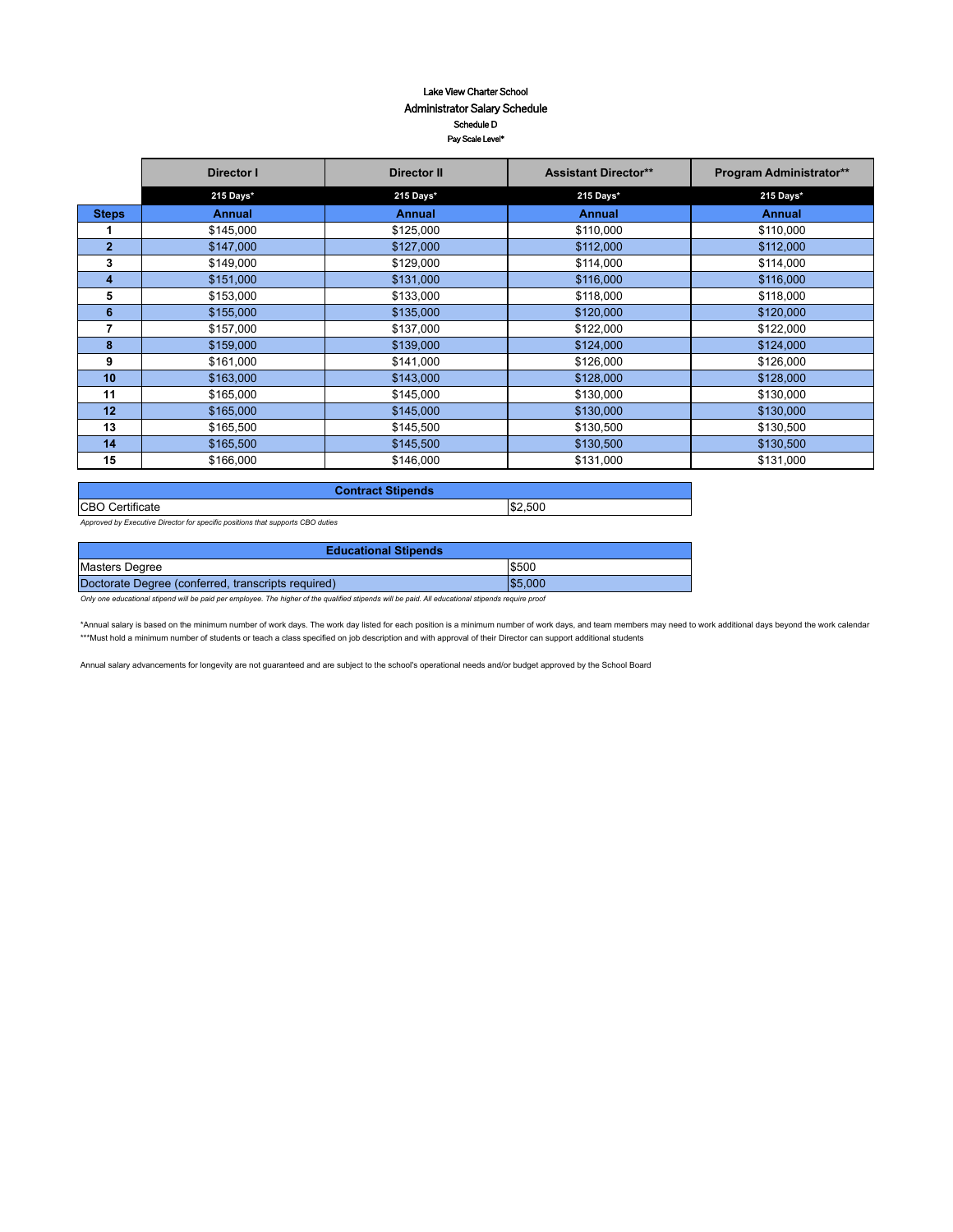#### Lake View Charter School Classified Salary Schedule Schedule E- 260 Days Pay Scale Level\*

|              | <b>OFFICE TECH 1</b> |               | <b>OFFICE TECH 2</b>   |               | <b>OFFICE TECH 3</b> |               | <b>OFFICE TECH 4</b> |               |  |
|--------------|----------------------|---------------|------------------------|---------------|----------------------|---------------|----------------------|---------------|--|
|              | 260 Days             | 2080 Hours    | 260 Days<br>2080 Hours |               | 260 Days             | 2080 Hours    | 260 Days             | 2080 Hours    |  |
| <b>Steps</b> | <b>Annual</b>        | <b>Hourly</b> | <b>Annual</b>          | <b>Hourly</b> | <b>Annual</b>        | <b>Hourly</b> | <b>Annual</b>        | <b>Hourly</b> |  |
|              | \$31,250             | \$15.03       | \$37,502               | \$18.03       | \$40.019             | \$19.24       | \$50,003             | \$24.04       |  |
| 2            | \$32,200             | \$15.48       | \$38,627               | \$18.57       | \$41,220             | \$19.82       | \$51,503             | \$24.76       |  |
| 3            | \$33,166             | \$15.95       | \$39,786               | \$19.13       | \$42.456             | \$20.41       | \$53,048             | \$25.50       |  |
| 4            | \$34,161             | \$16.42       | \$40.980               | \$19.70       | \$43,730             | \$21.02       | \$54,640             | \$26.27       |  |
| 5            | \$35,186             | \$16.92       | \$42,209               | \$20.29       | \$45.042             | \$21.65       | \$56,279             | \$27.06       |  |
| 6            | \$36,242             | \$17.42       | \$43,476               | \$20.90       | \$46,393             | \$22.30       | \$57,967             | \$27.87       |  |
|              | \$37,329             | \$17.95       | \$44.780               | \$21.53       | \$47,785             | \$22.97       | \$59,706             | \$28.71       |  |
| 8            | \$38,449             | \$18.49       | \$46,123               | \$22.17       | \$49,219             | \$23.66       | \$61,498             | \$29.57       |  |
| 9            | \$39,602             | \$19.04       | \$47.507               | \$22.84       | \$50.695             | \$24.37       | \$63,343             | \$30.45       |  |
| 10           | \$40,790             | \$19.61       | \$48,932               | \$23.53       | \$52,216             | \$25.10       | \$65,243             | \$31.37       |  |
| 11           | \$42,014             | \$20.20       | \$50.400               | \$24.23       | \$53,782             | \$25.86       | \$67,200             | \$32.31       |  |
| 12           | \$43.274             | \$20.81       | \$51.912               | \$24.96       | \$55,396             | \$26.63       | \$69,216             | \$33.28       |  |
| 13           | \$44,573             | \$21.43       | \$53.469               | \$25.71       | \$57.058             | \$27.43       | \$71.293             | \$34.28       |  |
| 14           | \$45,910             | \$22.07       | \$55,074               | \$26.48       | \$58,770             | \$28.25       | \$73,431             | \$35.30       |  |
| 15           | \$47.287             | \$22.73       | \$56,726               | \$27.27       | \$60.533             | \$29.10       | \$75.634             | \$36.36       |  |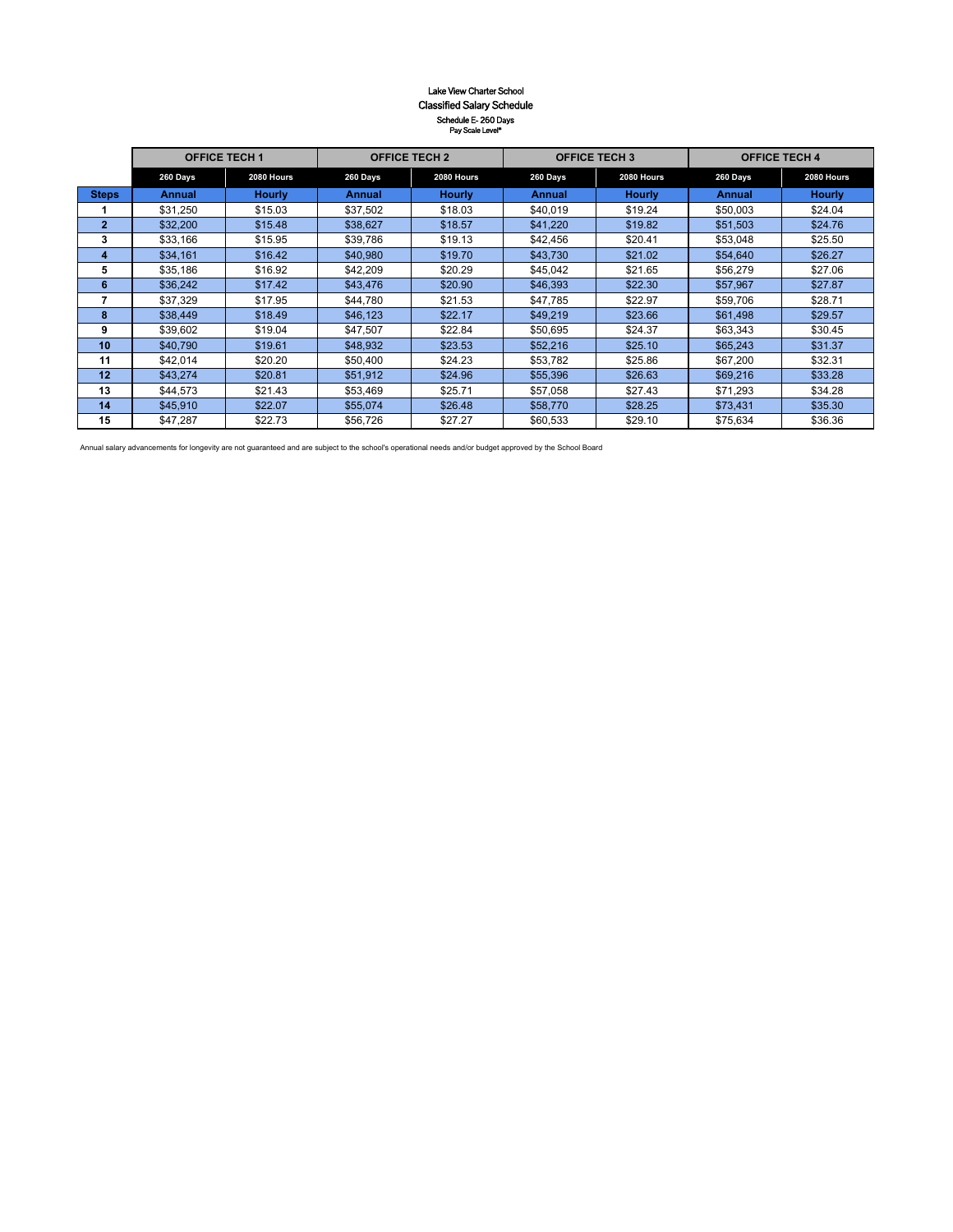#### Lake View Charter School Part Time HST Pre-Approved Teaching Hours Schedule F- 190 Days Pre-Approved Hours\*

| <b>Pre-Approved Part Time Teaching Hours</b>                         |      |  |     |  |       |  |      |    |      |    |      |    |          |              |      |    |                |    |      |
|----------------------------------------------------------------------|------|--|-----|--|-------|--|------|----|------|----|------|----|----------|--------------|------|----|----------------|----|------|
| Number of Students                                                   |      |  |     |  |       |  |      | 8  | ີ    | 10 | 44   | 12 | 12<br>10 | 14           |      | 16 | $\overline{a}$ | 18 | 19   |
| Number of Approved<br><b>Weekly Hours</b>                            | ن. ا |  | 4.5 |  | . . J |  | 10.5 | 12 | 13.5 |    | 16.5 | 18 | 19.5     | 24<br>$\sim$ | 22.5 | 24 | 25.5           | 27 | 28.5 |
| the company of the company of the<br>the contract of the contract of |      |  |     |  |       |  |      |    |      |    |      |    |          |              |      |    |                |    |      |

Hourly rate = \$35.00

Part Time Teachers follow the HST 190 day Work Calendar<br>These hours are pre-approved hours based on the number of students served. Any hours that need to be worked above and beyond these hours need to be approved by your d

Timecard hours need to be actual hours worked<br>Hours for required staff meetings and adjunct duties are in addition to the above hours, should be pre-approved by your supervisor, and should be noted as such on the employee